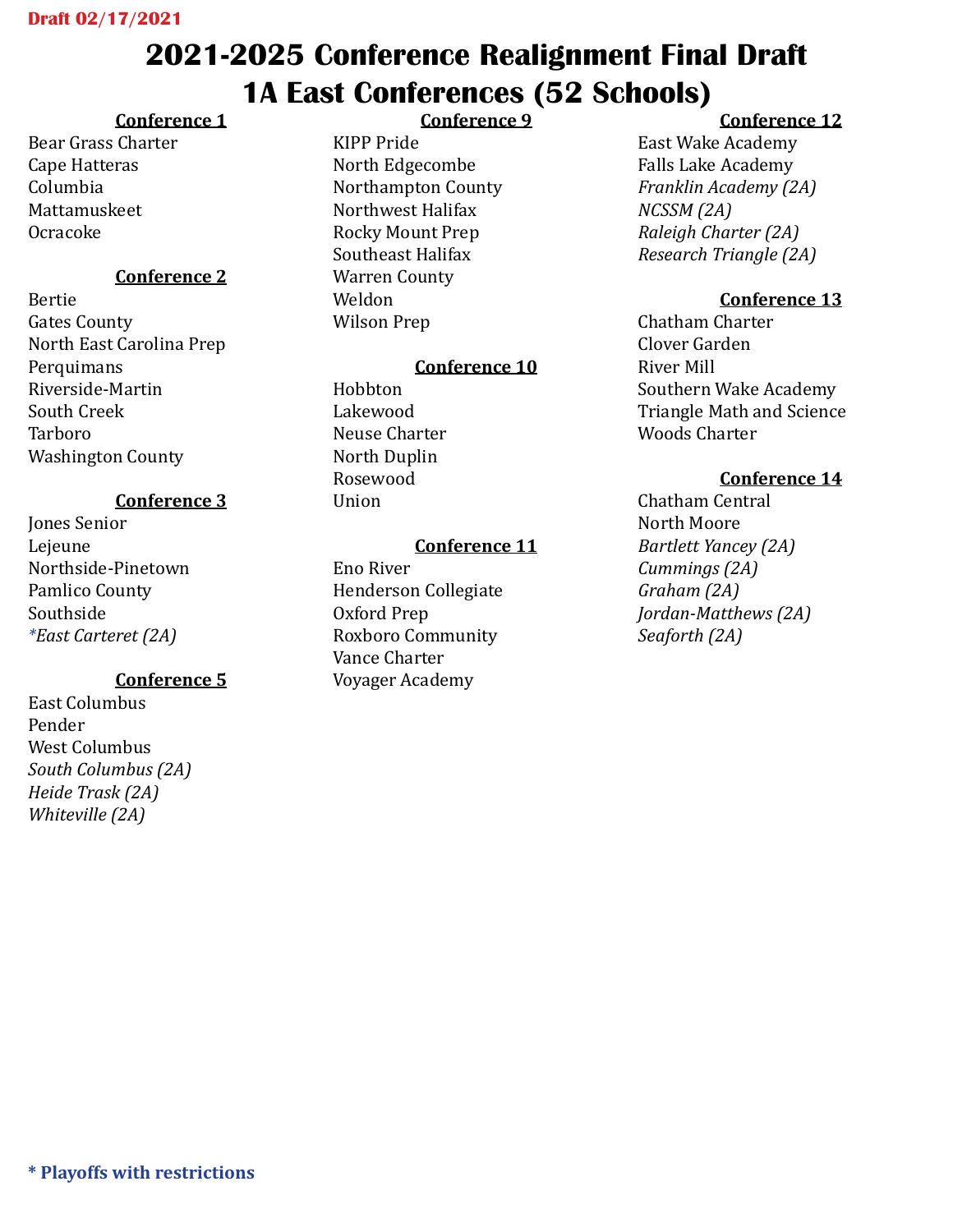# **2021-2025 Conference Realignment Final Draft 1A West Conferences (55 Schools) Conference 36**

## **Conference 31**

Eastern Randolph Uwharrie Charter *Providence Grove (2A) Randleman (2A) SW Randolph (2A) Trinity (2A) Wheatmore (2A)*

## **Conference 32**

Bethany Community Bishop McGuinness **Carver** Cornerstone Charter Millennium Charter NC Leadership Academy Winston-Salem Prep

## **Conference 33**

North Rowan South Davidson Thomasville *East Davidson (2A) Lexington (2A) Salisbury (2A) West Davidson (2A)*

## **Conference 35**

Albemarle Gray Stone Day South Stanly Union Academy *Jay M. Robinson (2A) Mount Pleasant (2A) North Stanly (2A)*

Alleghany East Wilkes Elkin Mount Airy North Stokes South Stokes Starmount

## **Conference 38**

Apprentice Academy Bradford Prep Cabarrus Charter Carolina International Corvian Community Piedmont Community Queens Grant Sugar Creek

## **Conference 39**

Christ the King Langtree Charter Mountain Island Charter *Community School of Davidson (2A) Lincoln Charter (2A) Pine Lake Prep (2A)*

## **Conference 40**

Bessemer City Cherryville Highland Tech Thomas Jefferson *Burns (2A) East Gaston (2A) Shelby (2A)*

## **Conference 42**

Avery Draughn Mitchell Mountain Heritage Rosman *Madison (2A) Owen (2A)*

## **Conference 43**

Andrews Blue Ridge Cherokee Hayesville **Highlands** Hiwassee Dam Murphy Nantahala Robbinsville Swain County Tri-County Early College

### **Independent**

NC School for the Deaf

## **Football Only Conference A**

Bishop McGuinness Carver Christ the King Mountain Island Charter Winston-Salem Prep *Community School of Davidson (2A) Pine Lake Prep (2A)*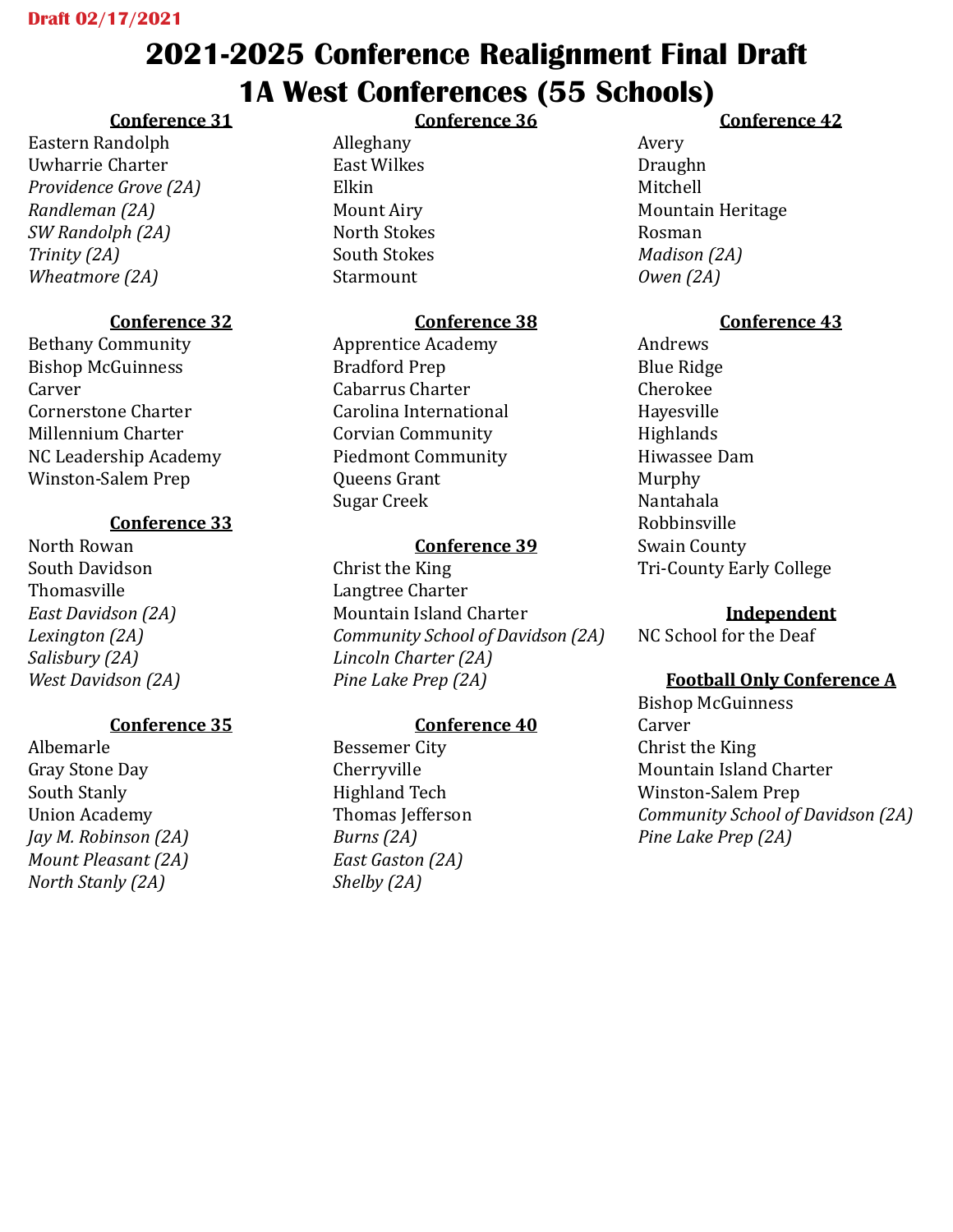## **2021-2025 Conference Realignment Final Draft 2A East Conferences (53 Schools) Conference 6**

## **Conference 15**

Camden County Hertford County Holmes Manteo Northeastern Pasquotank *Currituck County (3A) First Flight (3A)*

## **Conference 3**

**\***East Carteret *Jones Senior (1A) Lejeune (1A) Northside-Pinetown (1A) Pamlico County (1A) Southside (1A)*

## **Conference 4**

Ayden-Grifton Farmville Central Greene Central North Pitt SouthWest Edgecombe Washington West Craven

## **Conference 5**

South Columbus Heide Trask Whiteville *East Columbus (1A) Pender (1A) West Columbus (1A)*

### East Duplin James Kenan Kinston North Lenoir South Lenoir Southwest Onslow Wallace-Rose Hill

## **Conference 7**

Clinton East Bladen Fairmont Midway Red Springs St. Pauls West Bladen

## **Conference 8**

Beddingfield Eastern Wayne Goldsboro North Johnston Princeton Spring Creek

## **Conference 12**

Franklin Academy NCSSM Raleigh Charter Research Triangle *East Wake Academy (1A) Falls Lake Academy (1A)*

## **Conference 17**

Bunn Louisburg Nash Central Roanoke Rapids *Franklinton (3A) Northern Nash (3A) Rocky Mount (3A) Southern Nash (3A)*

## **Conference 18**

Granville Central South Granville J.F. Webb *Carrboro (3A) Durham School of the Arts (3A) Southern Durham (3A) Vance County (3A)*

## **Conference 14**

Bartlett Yancey Cummings Graham Jordan-Matthews Seaforth *Chatham Central (1A) North Moore (1A)*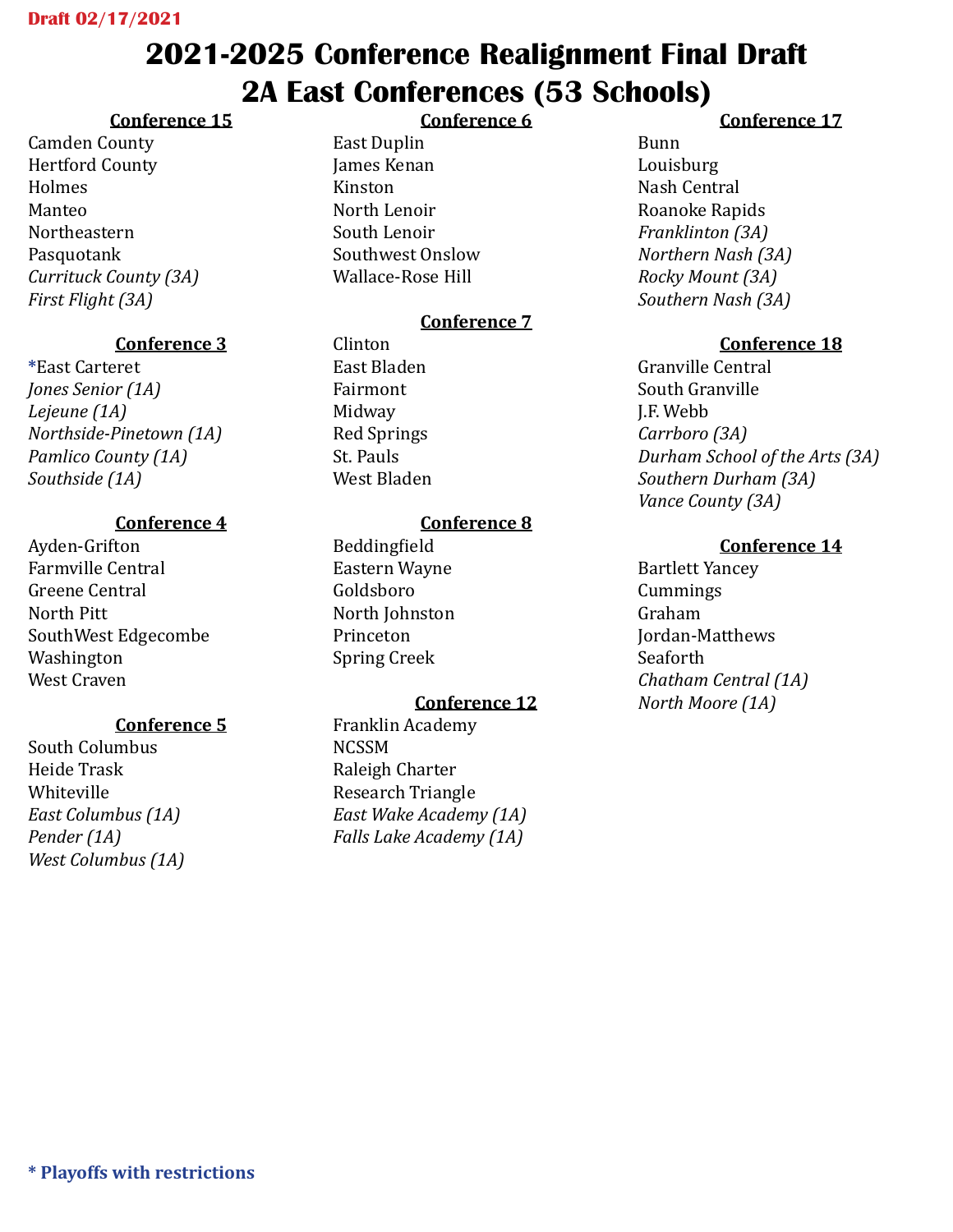# **2021-2025 Conference Realignment Final Draft 2A West Conferences (53 Schools) Conference 35**

## **Conference 31**

Providence Grove Randleman SW Randolph Trinity Wheatmore *Eastern Randolph (1A) Uwharrie Charter (1A)*

## **Conference 34**

McMichael Morehead North Forsyth Reidsville T.W. Andrews Walkertown West Stokes

## **Conference 44**

Anson Forest Hills Monroe West Stanly *Central Academy (3A) Parkwood (3A)*

## **Conference 33**

East Davidson Lexington Salisbury West Davidson *North Rowan (1A) South Davidson (1A) Thomasville (1A)*

Jay M. Robinson Mount Pleasant North Stanly *Albemarle (1A) Gray Stone Day (1A) South Stanly (1A) Union Academy (1A)*

## **Conference 37**

East Surry Forbush North Surry North Wilkes Surry Central West Wilkes Wilkes Central

## **Conference 39**

Community School of Davidson Lincoln Charter Pine Lake Prep *Christ the King (1A) Langtree Charter (1A) Mountain Island Charter (1A)*

## **Conference 40**

Burns East Gaston Shelby *Bessemer City (1A) Cherryville (1A) Highland Tech (1A) Thomas Jefferson (1A)*

## **Conference 41**

Brevard Chase East Rutherford Hendersonville Patton Polk R-S Central

## **Conference 42**

Madison Owen *Avery (1A) Draughn (1A) Mitchell (1A) Mountain Heritage (1A) Rosman (1A)*

## **Conference 45**

Bandys Bunker Hill East Burke Lincolnton Maiden Newton-Conover West Caldwell West Lincoln

## **Football Only Conference A**

Community School of Davidson Pine Lake Prep *Bishop McGuinness (1A) Carver (1A) Christ the King (1A) Mountain Island Charter (1A) Winston-Salem Prep (1A)*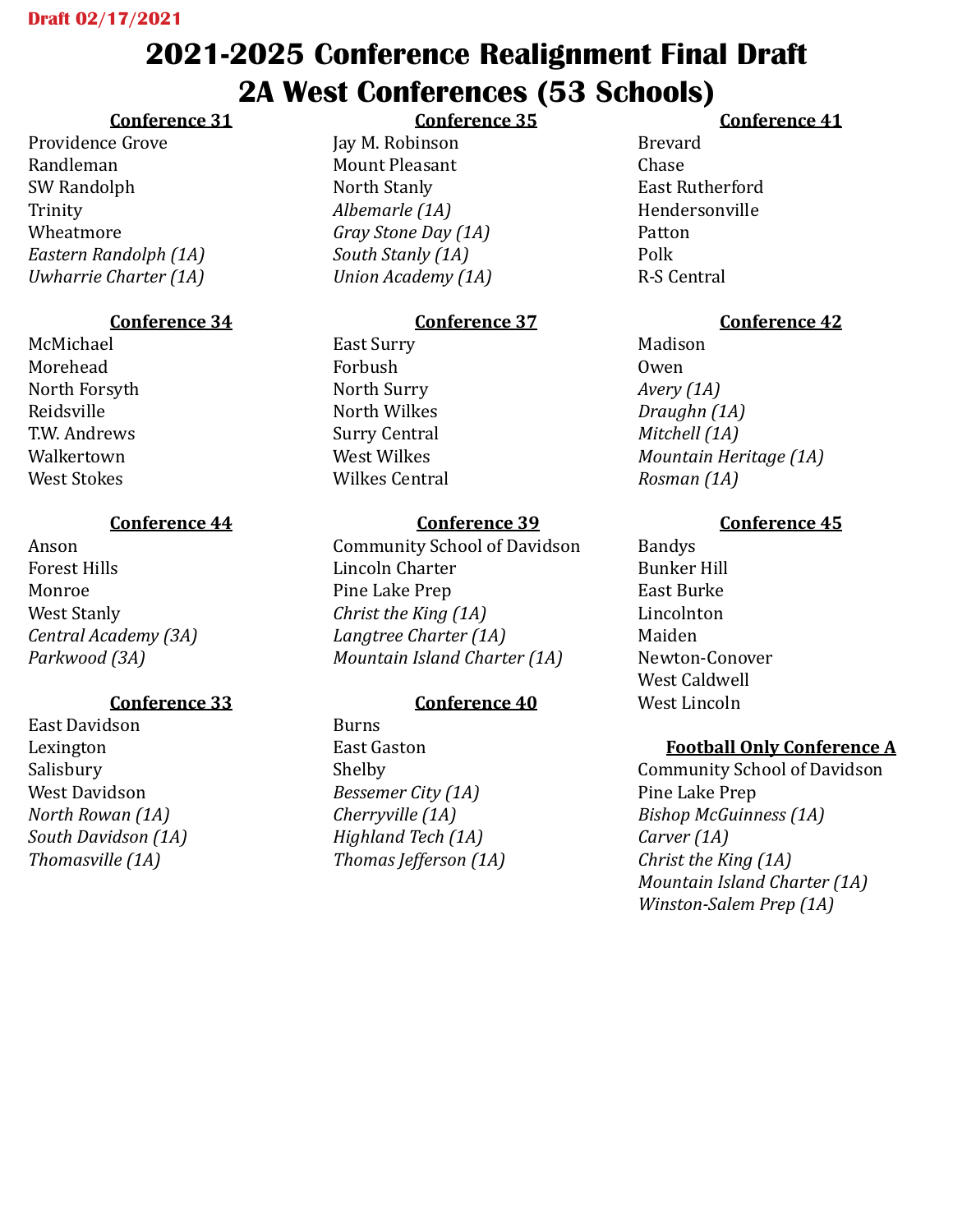# **2021-2025 Conference Realignment Final Draft 3A East Conferences (52 Schools)**

**Conference 21**

## **Conference 15**

Currituck County First Flight *Camden County (2A) Hertford County (2A) Holmes (2A) Manteo (2A) Northeastern (2A) Pasquotank (2A)*

## **Conference 16**

Croatan Dixon Richlands Swansboro West Carteret White Oak

## **Conference 19**

Havelock **Jacksonville** J.H. Rose Northside-Jax South Central *D.H. Conley (4A) New Bern (4A)*

## **Conference 20**

North Brunswick South Brunswick West Brunswick *Ashley (4A) Hoggard (4A) Laney (4A) New Hanover (4A) Topsail (4A)*

C.B. Aycock East Wake Fike Hunt Smithfield-Selma South Johnston Southern Wayne West Johnston

## **Conference 22**

Douglas Byrd Cape Fear Seventy-First *Jack Britt (4A) Gray's Creek (4A) Lumberton (4A) Purnell Swett (4A) South View (4A)*

## **Conference 23**

E.E. Smith Harnett Central Terry Sanford Triton Western Harnett Westover *Overhills (4A) Pine Forest (4A)*

## **Conference 24**

Lee County Scotland Southern Lee Union Pines *Hoke County (4A) Pinecrest (4A) Richmond (4A)*

## **Conference 17**

Franklinton Northern Nash Rocky Mount Southern Nash *Bunn (2A) Louisburg (2A) Nash Central (2A) Roanoke Rapids (2A)*

## **Conference 18**

Carrboro Durham School of the Arts Southern Durham Vance County *Granville Central (2A) South Granville (2A) J.F. Webb (2A)*

## **Conference 25**

Cedar Ridge Eastern Alamance Northwood Orange Person Western Alamance Williams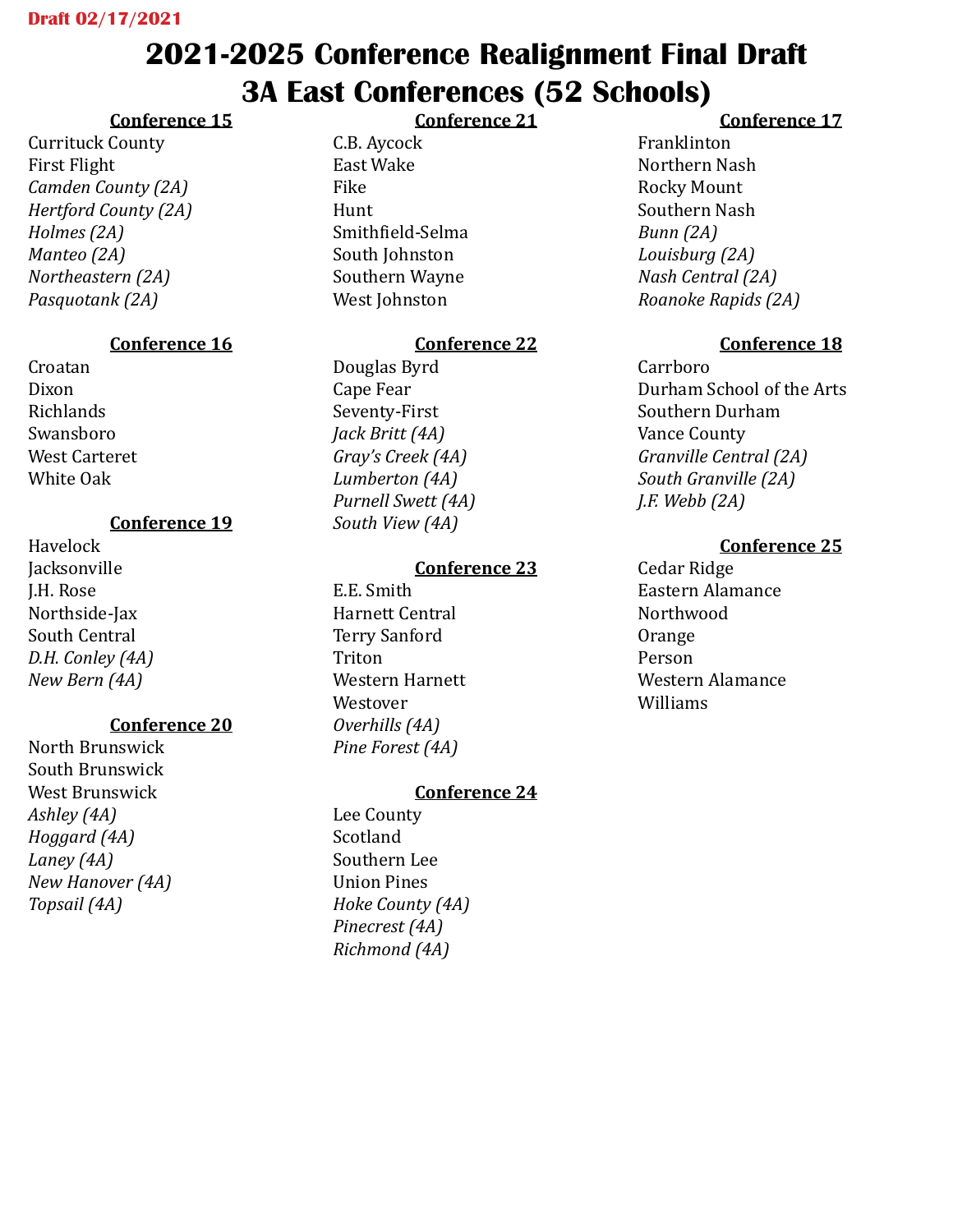# **2021-2025 Conference Realignment Final Draft 3A West Conferences (55 Schools)**

## **Conference 44**

Central Academy Parkwood *Anson (2A) Forest Hills (2A) Monroe (2A) West Stanly (2A)*

## **Conference 47**

Asheboro Central Davidson Ledford Montgomery Central North Davidson Oak Grove

### **Conference 48**

Central Cabarrus Concord East Rowan Jesse Carson Lake Norman Charter Northwest Cabarrus South Rowan West Rowan

### **Conference 46**

Atkins Ben L. Smith Dudley Eastern Guilford High Point Central Northeast Guilford Rockingham County Southern Guilford

### **Conference 60**

West Charlotte West Mecklenburg *Hopewell (4A) Hough (4A) Mallard Creek (4A) North Mecklenburg (4A) Vance (Chambers) (4A)*

### **Conference 50**

Ashbrook Crest Forestview Hunter Huss Kings Mountain North Gaston South Point Stuart A. Cramer

### **Conference 51**

East Lincoln Fred T. Foard Hickory North Iredell North Lincoln St. Stephens Statesville West Iredell

### **Conference 52**

Ashe County Freedom Hibriten *Alexander Central (4A) South Caldwell (4A) Watauga (4A)*

### **Conference 53**

Enka Erwin North Buncombe *A.C. Reynolds (4A) Asheville (4A) McDowell (4A) T.C. Roberson (4A)*

### **Conference 54**

East Henderson Franklin North Henderson Pisgah Smoky Mountain Tuscola West Henderson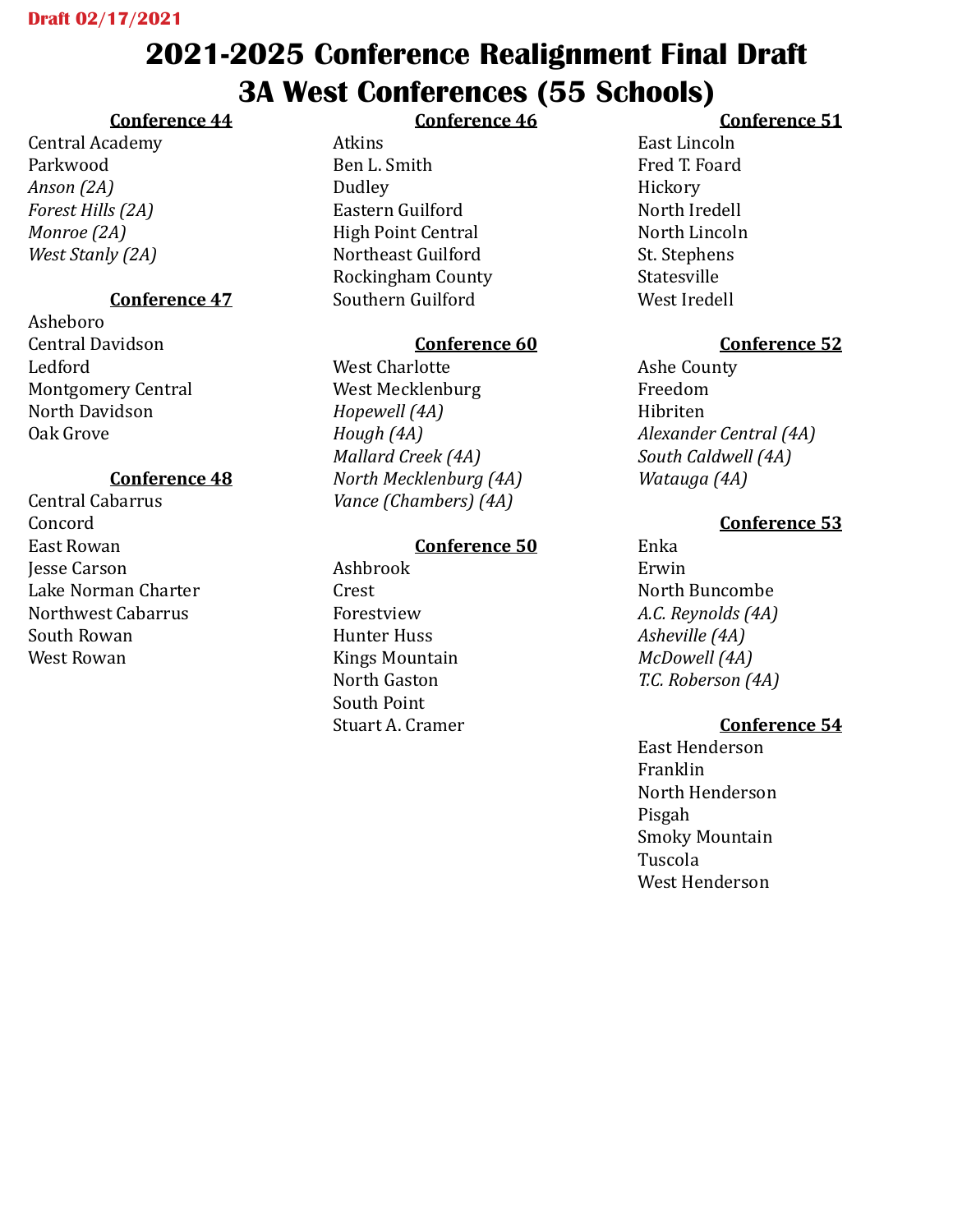# **2021-2025 Conference Realignment Final Draft 4A East Conferences (52 Schools) Conference 27**

## **Conference 19**

D.H. Conley New Bern *Havelock (3A) Jacksonville (3A) J.H. Rose (3A) Northside-Jax (3A) South Central (3A)*

## **Conference 20**

Ashley Hoggard Laney New Hanover Topsail *North Brunswick (3A) South Brunswick (3A) West Brunswick (3A)*

## **Conference 26**

Corinth Holders Clayton Cleveland Fuquay-Varina Garner South Garner Southeast Raleigh Willow Spring

Heritage Knightdale Millbrook Rolesville Wake Forest Wakefield

## **Conference 28**

Athens Drive Broughton Cardinal Gibbons Enloe Leesville Road Sanderson

### **Conference 29**

Apex Apex Friendship Cary Green Hope Green Level Holly Springs Middle Creek Panther Creek

### **Conference 30**

C.E. Jordan Chapel Hill East Chapel Hill Hillside Northern Durham Riverside-Durham Southern Alamance

### **Conference 22**

Jack Britt Gray's Creek Lumberton South View Purnell Swett *Douglas Byrd (3A) Cape Fear (3A) Seventy-First (3A)*

### **Conference 23**

Overhills Pine Forest *E.E. Smith (3A) Harnett Central (3A) Terry Sanford (3A) Triton (3A) Western Harnett (3A) Westover (3A)*

### **Conference 24**

Hoke County Pinecrest Richmond *Lee County (3A) Scotland (3A) Southern Lee (3A) Union Pines (3A)*